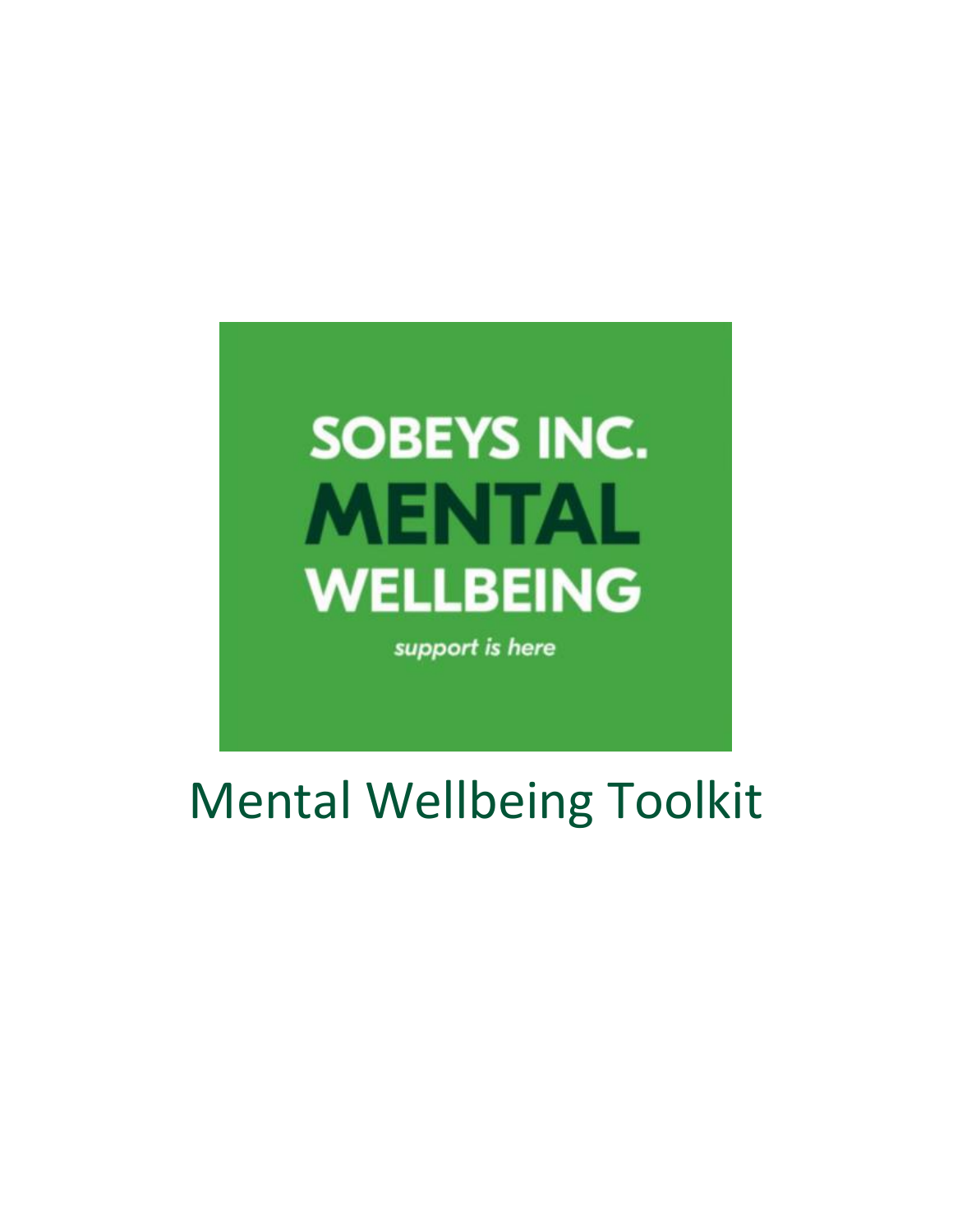## Table of Contents

| Page                    | <b>Resource</b>                                              |
|-------------------------|--------------------------------------------------------------|
| $\overline{\mathbf{3}}$ | Setting Boundaries and Preventing Burnout                    |
| 4                       | Mental Health Continuum (Mental Health Commission of Canada) |
| 6                       | SobeysMentalWellbeing.com Poster                             |
| 7                       | <b>Togetherall Online Peer Support Platform</b>              |
| 8                       | LifeWorks' Employee and Family Assistance Program            |
| 9                       | Dialogue Virtual Care                                        |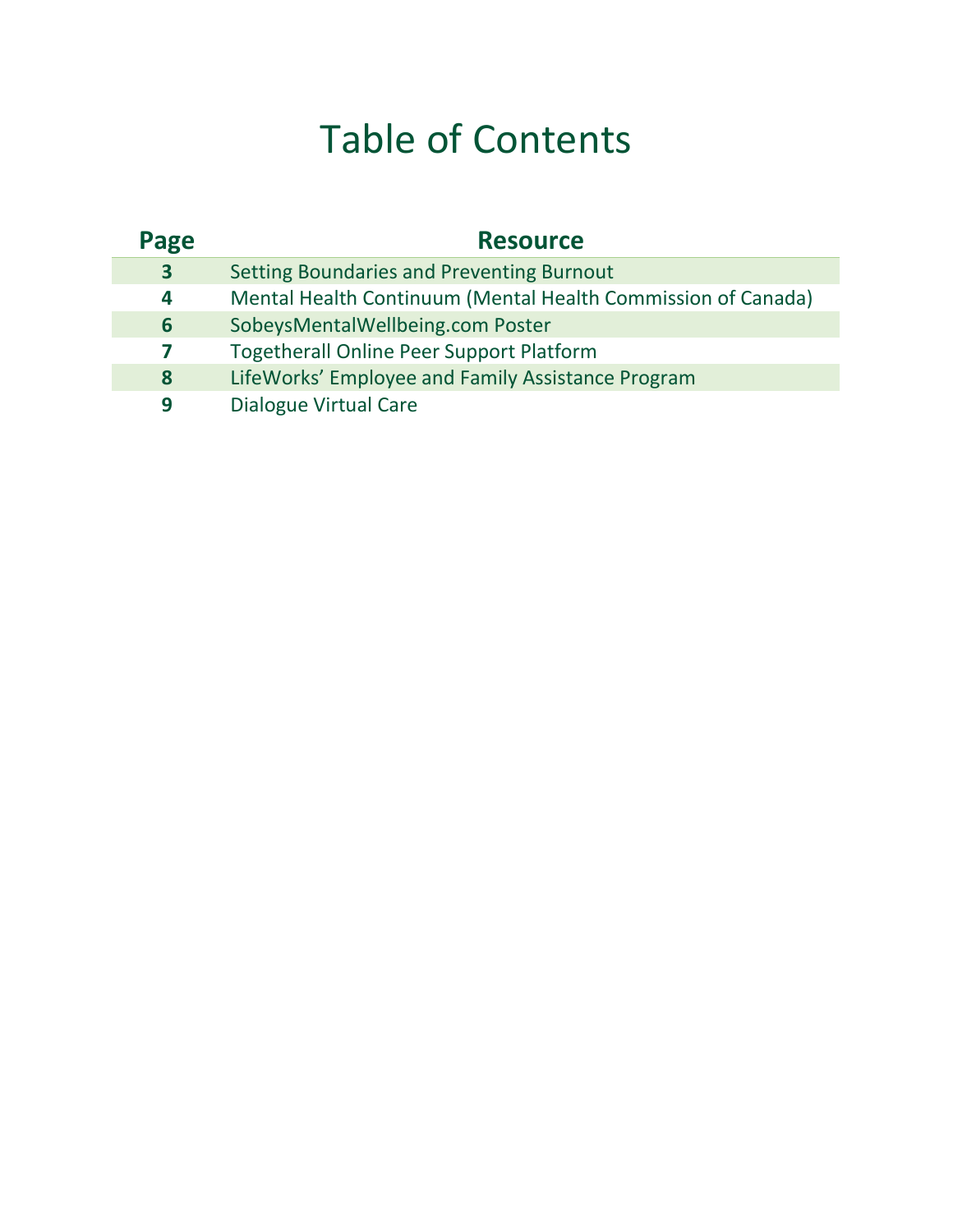# **10 Steps for Setting Healthy Boundaries**

## **Reinforce or Renegotiate**

- **Consider the Request**  Evaluate if you have the capacity to do it
- **Acknowledge the Request**  Thank the person for thinking of you
- **Use Evidence to Say No**  I need to do X so I don't have capacity to do Y

Get them to agree or get confirmation on priorities



# **#1** – **Ask for help #2** – **Conduct an audit** Get your manager to help you define your priorities

- **#4 Communicate clearly** Tell your team your limits and set expectations
- **#5 Take time to respond** The art of *pausing,* check in with yourself
- **#6 Practice saying no**  Imagine the ability to say no as a muscle - you need to build it
- **#7 Develop a system** Do it, defer it, delegate it, drop it
- **#8 Create structure** Agendas, weekly meetings, 1:1s
- **#9 Prepare for pushback** Visualize your boundaries, when they are crossed, handle it rationally instead of emotionally
- **#10 Support each other**
- What situations cause stress and anxiety, write it down
- **#3 Set limits**

Define your hours, don't check emails between 6-9 p.m., turn off notifications

**We can be full-throttle passionate about our jobs — fulfilled, purposeful and motivated — and still get burned out.** In fact, the more passionate we might feel, the easier it is for us to justify the long hours because we take pleasure and find purpose in what we're working on or toward.

Understand each others' boundaries, hold your team accountable, burnout is not a badge of honor

"Daring to set boundaries is about having the courage to love ourselves, even when we risk disappointing others. We can't base our own worthiness on others' approval. **Only when we believe, deep down, that we are enough can we say, enough!"** - Brené Brown

The World Health Organization has defined burnout as: **"a syndrome conceptualized as resulting from chronic workplace stress that has not been successfully managed."** 

It states that the syndrome is characterized by: **"feelings of energy depletion or exhaustion; increased mental distance from one's job, or feelings of negativism or cynicism related to one's job; and reduced professional efficacy."**

**That drive, that tenacity, that compassion, that laser focus is not in limitless supply — we must cultivate it.** And we can only do that by stepping away and creating a life outside of work that we also derive pleasure from. **The glorification of work isn't doing anyone any favors.** It's the people who can, and do, switch off who have it right and not the people who burn the candle at both ends and who are always ignoring their needs to get something done.

Even though switching off can feel counterproductive, it's playing the long game. **Taking the breaks we're entitled to is a good way to create space for yourself —coffee breaks, lunch breaks, vacation time and sick days.** Creating space by taking breaks doesn't mean that we're no longer passionate, dedicated or motivated — **it simply increases our capacity to keep harnessing our passion, dedication and motivation.**





# **Preventing Burnout: Boundaries & Saying No**

# **How To Say No Framework**

*Instead of saying:*  "I **can't** do this because of x, y, z."

*Try this:*

"I **don't** have the capacity to take this on."

**"Can't"** opens the door for solutions **"Don't"** closes the door and sets the boundary

**Need More Support? www.sobeysmentalwellbeing.com**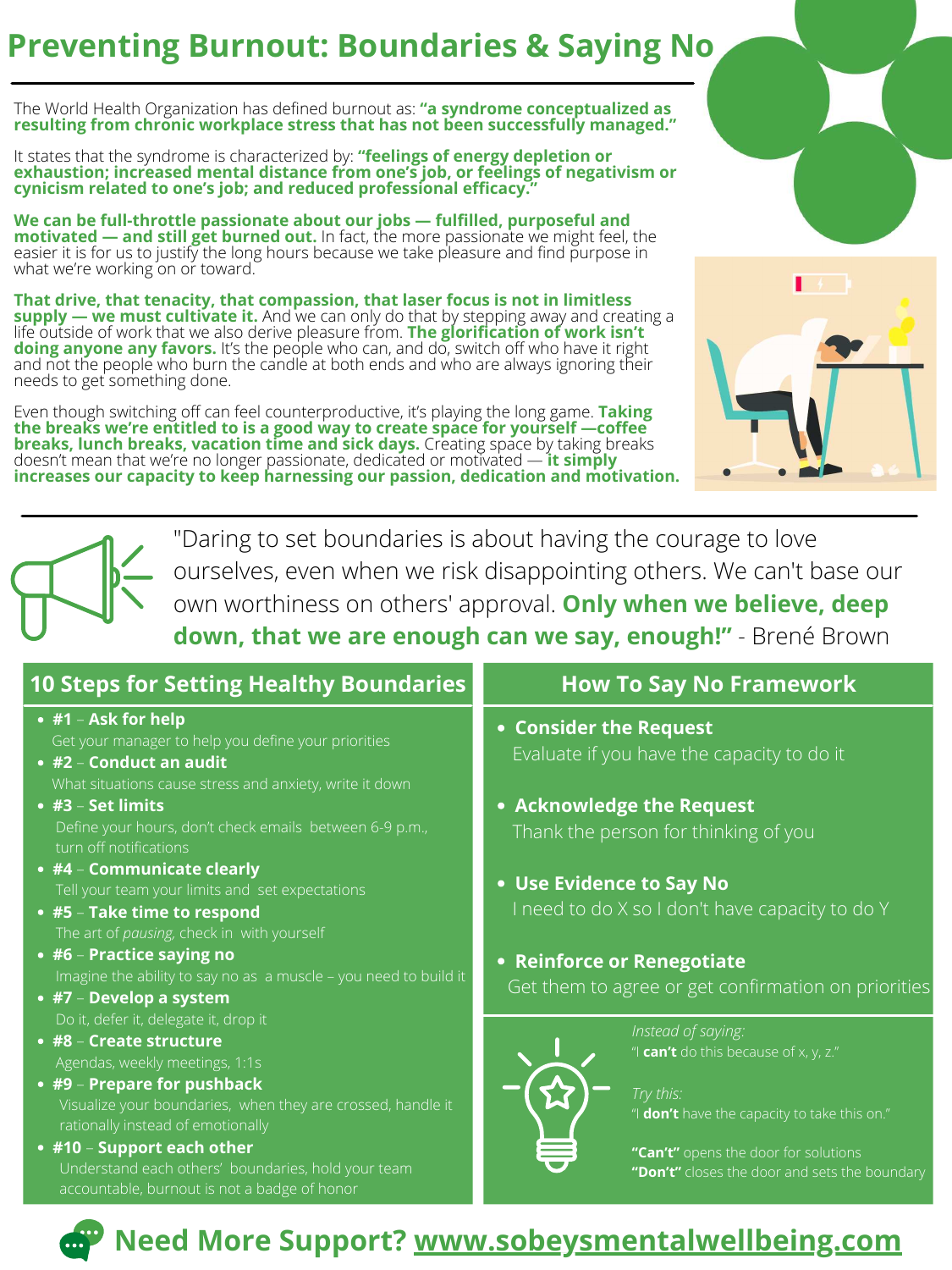

Commission de la santé mentale du Canada

#### THE WORKING MIND<sup>TMI</sup>

Workplace Mental Health and **Wellness** 



#### Mental Health Continuum Model

| <b>HEALTHY</b>                                                                                                                                                                                    | <b>REACTING</b>                                                                                                                                                                                                                     | <b>INJURED</b>                                                                                                                                                                                                                                            | ILL                                                                                                                                                                                                                                                                     |  |  |  |  |
|---------------------------------------------------------------------------------------------------------------------------------------------------------------------------------------------------|-------------------------------------------------------------------------------------------------------------------------------------------------------------------------------------------------------------------------------------|-----------------------------------------------------------------------------------------------------------------------------------------------------------------------------------------------------------------------------------------------------------|-------------------------------------------------------------------------------------------------------------------------------------------------------------------------------------------------------------------------------------------------------------------------|--|--|--|--|
| Signs and indicators                                                                                                                                                                              |                                                                                                                                                                                                                                     |                                                                                                                                                                                                                                                           |                                                                                                                                                                                                                                                                         |  |  |  |  |
| • Normal fluctuations<br>in mood<br>• Normal sleep patterns<br>• Physically well,<br>full of energy<br>• Consistent performance<br>Socially active<br>• No trouble/impact due to<br>substance use | Nervousness, irritability.<br>sadness<br>• Trouble sleeping<br>* Tired/low energy, muscle<br>tension, headaches<br>• Procrastination<br>• Decreased social activity<br>• Limited to some trouble/<br>impact due to substance<br>use | Anxiety, anger, pervasive<br>sadness, hopelessness<br>• Restless or disturbed<br>sleep<br>Fatigue, aches and pains<br>• Decreased performance.<br>presenteeism<br>Social avoidance<br>or withdrawal<br>• Increased trouble/impact<br>due to substance use | Excessive anxiety, easily<br>enraged, depressed<br>Suicidal thoughts and<br>intentions<br>• Unable to fall or stay<br>asleep<br>Exhaustion, physical<br>illness<br>• Unable to perform duties,<br>absenteeism<br>• Isolation, avoiding<br>social events<br>• Dependence |  |  |  |  |
| Actions to Take at Each Stage of the Continuum                                                                                                                                                    |                                                                                                                                                                                                                                     |                                                                                                                                                                                                                                                           |                                                                                                                                                                                                                                                                         |  |  |  |  |
| Encus on task at hand<br>• Break problems into<br>manageable chunks<br>• Identify and nurture<br>support systems<br>• Maintain healthy lifestyle                                                  | • Recognize limits<br>• Get adequate rest,<br>food, and exercise<br>Engage in healthy<br>coping strategies<br>$\cdot$ Identify and<br>minimize stressors                                                                            | • Identify and understand<br>own signs of distress<br>Talk with someone<br>$\cdot$ Seek help<br>Seek social support<br>instead of withdrawing                                                                                                             | Seek consultation<br>as needed<br>• Follow health<br>care provider<br>recommendations<br>• Regain physical<br>and mental health                                                                                                                                         |  |  |  |  |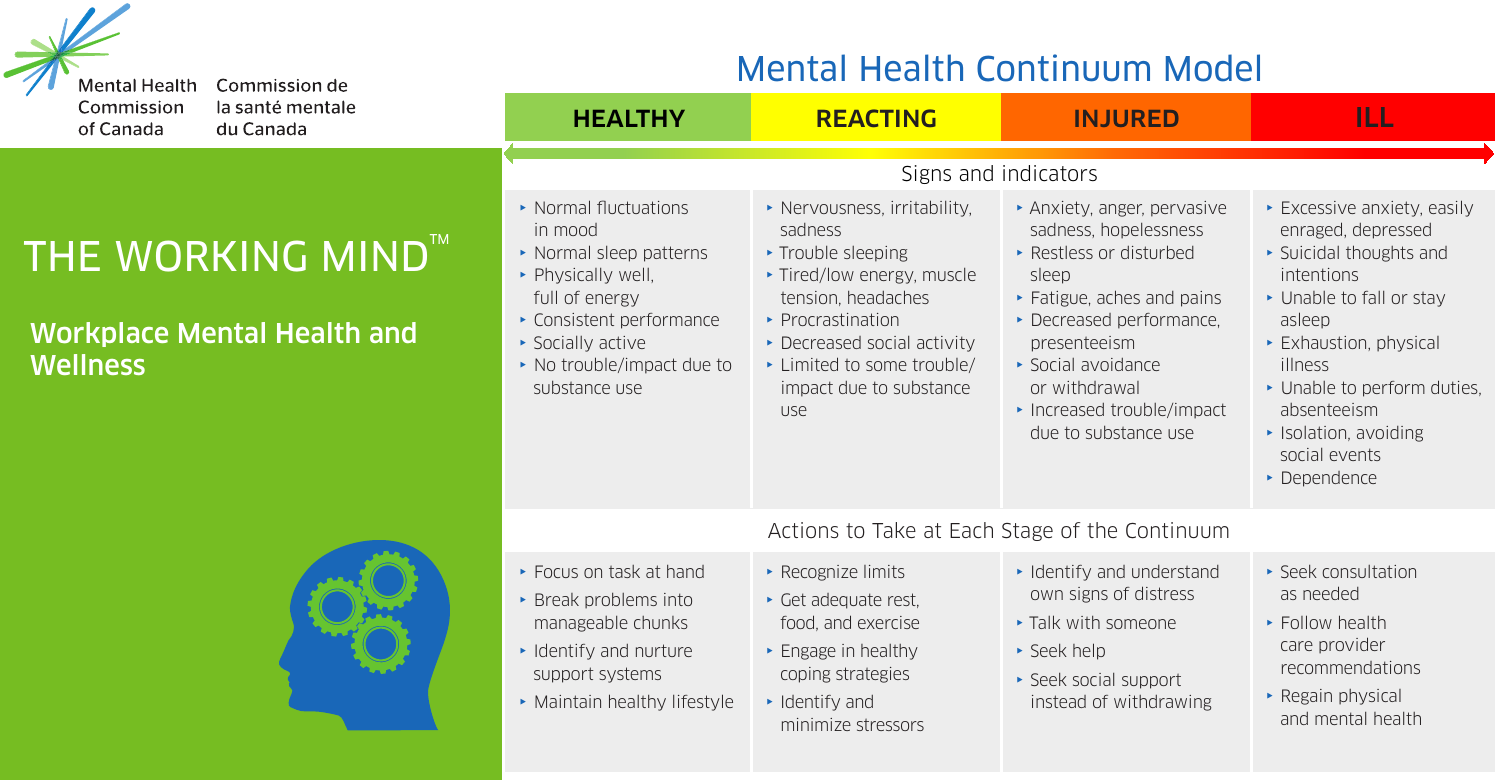#### RESOURCES The Big Four Strategies

If you are concerned about signs of stress in yourself or a buddy, get it checked out. Resources include:

- $\cdot$  Family and friends
- Colleagues, managers and human resources
- **F** Employee and Family Assistance Program
- Family Doctor and other healthcare providers
- $\cdot$  Community resources
- Insured or private services, including psychologists

Special acknowledgment made to the staff at the Department of National Defence and the Calgary Police Service for their collaboration in the development of this program.

#### theworkingmind@mentalhealthcommission.ca www.theworkingmind.ca

#### $\bullet$  www.theworkingmind.ca **17** /TWM.Canada **D** /TWM Canada

Production of this brochure has been made possible through a financial contribution from Health Canada. The views expressed herein represent the views of the Mental Health Commission of Canada.

| . Be calm and relaxed<br>Rule of 4:<br>Specific: your<br>• Become aware of<br>behaviour<br>self-talk<br>▶ Use all senses<br>Inhale to count                                                                                                                                                                                                                                                                                                                                            | <b>SMART GOAL SETTING</b> | <b>VISUALIZATION</b> | <b>POSITIVE SELF TALK</b> | <b>DIAPHRAGMATIC</b><br><b>BREATHING</b> |
|----------------------------------------------------------------------------------------------------------------------------------------------------------------------------------------------------------------------------------------------------------------------------------------------------------------------------------------------------------------------------------------------------------------------------------------------------------------------------------------|---------------------------|----------------------|---------------------------|------------------------------------------|
| · Measurable: see<br>▸ See positive mental<br>messages<br>progress<br>*Exhale for count<br>images<br>Attainable: challenging<br>▸ Replace with positive<br>of 4<br>▸ Keep it simple<br>and realistic<br>· Practice for 4<br>▸ Practice thought<br>• Use movement<br>Relevant: want it or<br>minutes<br>stopping:<br>need it<br>"I can do this."<br>Breathe into the<br>"I am trained and ready."<br>Time-bound: set finish<br>diaphragm<br>"I will focus on what I<br>time<br>can do." |                           |                      | ▶ Stop the negative       | of 4                                     |

#### AIR: Ad Hoc Incident Review

- 1. Acknowledge: Something has happened, and listen.
- 2.Inform: Check in and apply the Mental Health ContinuumModel.
- 3. Respond: Observe and follow up.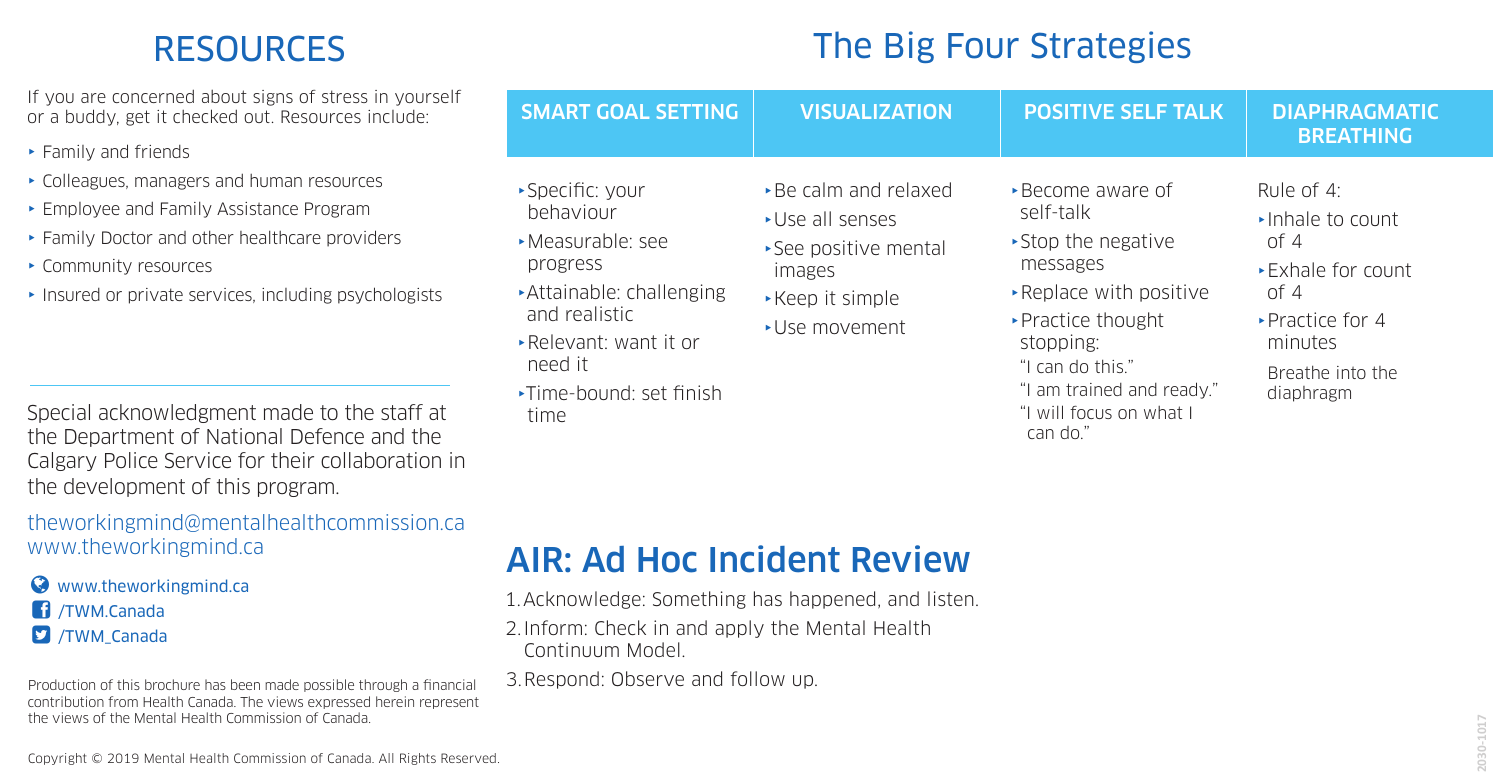# *Sobeys &*

# **Support is here**

## **Accessing resources for your mental wellbeing has never been easier.**

Visit **www.SobeysMentalWellbeing.com**  from any browser or mobile device for:

SAFEWAY () THRIFTY

- Information and resources about mental wellbeing
- Access to mental health benefits for teammates
- Stories, articles, and webinars updated regularly

#### **Choose the resources & programs that work for you.**





**FRESHCO** 

**WELLNESS TOGETHER** Mental Health and

**We are a family nurturing families.**

**ICA** FOODLAND **BONICHOIX** Tradition



MORNEAU O



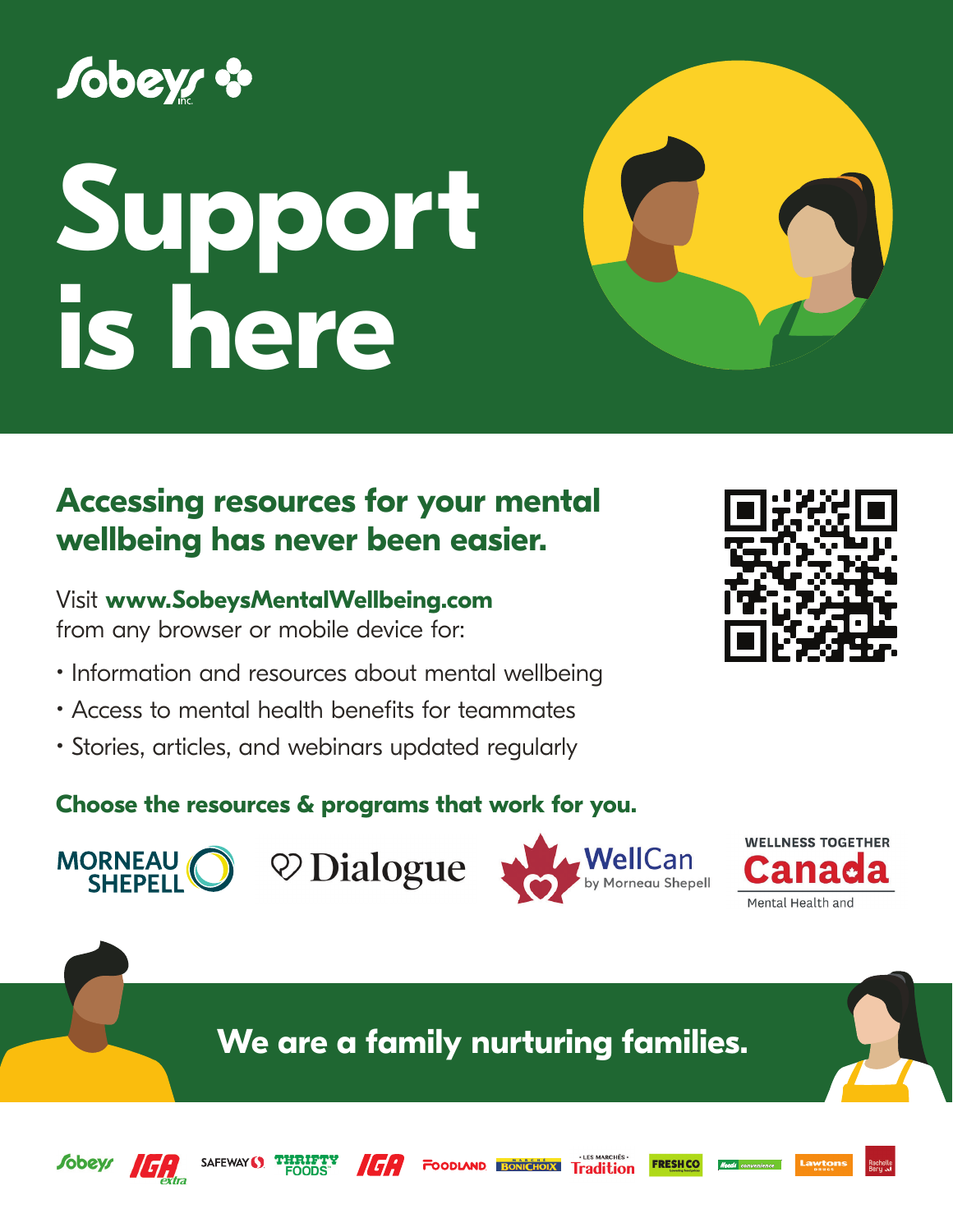



#### **Togetherall**

#### **Services Included**

Togetherall is a **safe, online community** where individuals remain **anonymous** to each other and draw strength from others with similar **lived experiences**. The platform is:

- Accessible and **active 24/7/365**, no formal referral is needed.
- Moderated by registered mental health practitioners (Wall Guides) who ensure individuals are kept safe and feel supported.
- Also available additional self-assessments, recommended resources, self-guided courses and creative tools to help members express and track how they are feeling.

Check out the explainer video and member testimonial of the Togetherall platform.

#### **Eligibility**

• Available to all Teammates across Canada.

#### **How to access?**

- Visit www.togetherall.com/joinnow/sobeys from any device.
- Register using any email address. The platform is completely anonymous.



## **Join Togetherall Today**

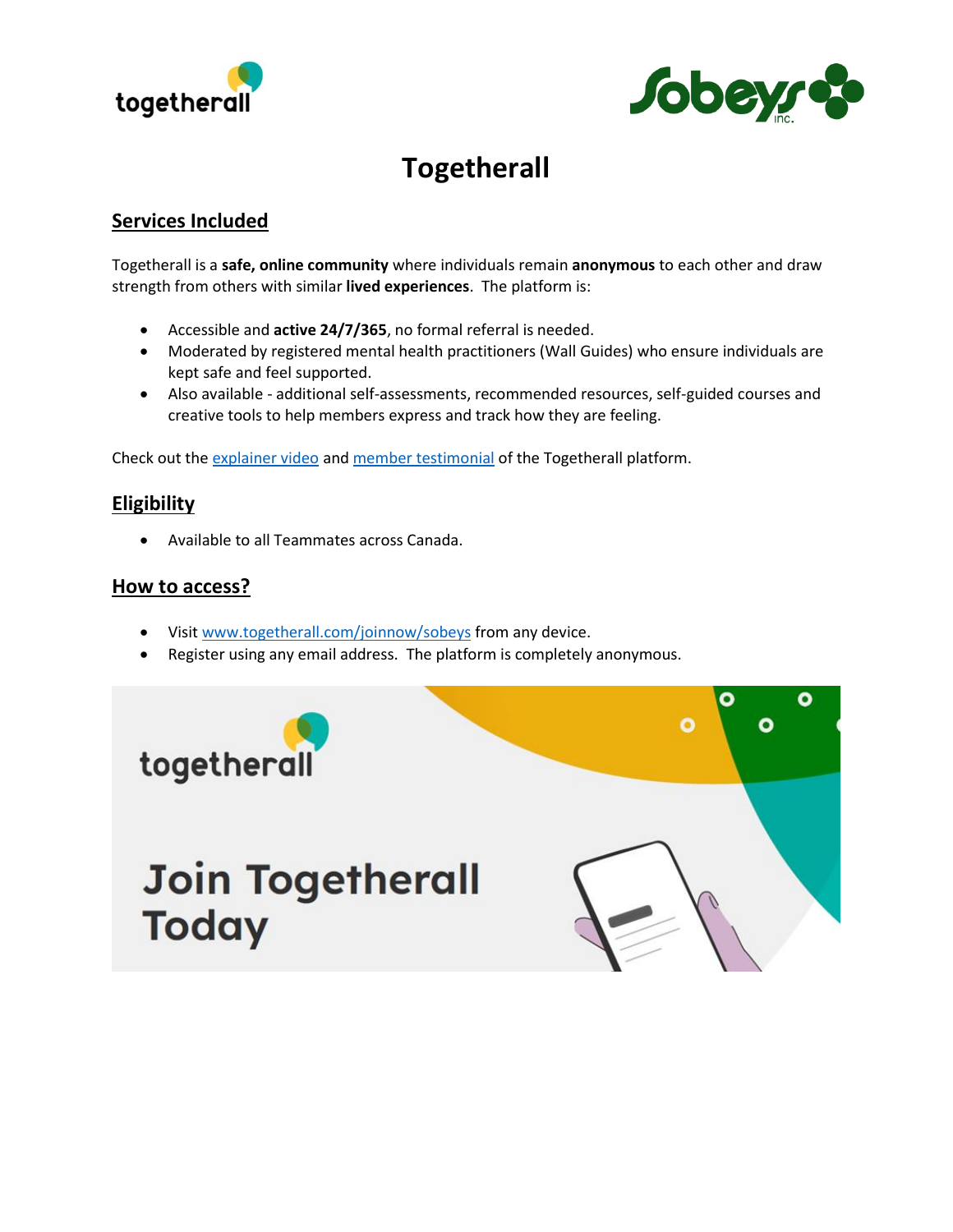



### **Employee and Family Assistance Program (EFAP)**

#### **Services Included**

Our EFAP program provides you with tools to support your mental health and well-being. You have free access to:

- Professional, short-term Counselling in-person, telephonic, video, self-directed
- Career Support optimize your career, resiliency and retirement
- Family Support find solutions that meet your needs
- Financial Support tools and resources to build a bright financial future
- Health Coaching make the changes needed to be well and stay well
- Legal Support expert, confidential information about how the law applies to specific situations
- LIFT Session Virtual Fitness access your fitness journeys 24/7 on your mobile device
- Naturopathic Services take a natural and holistic approach to the maintenance of good health
- Nutrition Services maintain a balanced diet so you can achieve your goals

#### **Eligibility**

- All Corporate employees and their immediate family members.
- Franchise employees enrolled in the Franchise benefit plan, and their family members.

#### **How to access?**

- Reach out 24/7/365 at 1.844.880.9142
- www.workhealthlife.com
- Download the My EAP app in your app store Apple Google Play